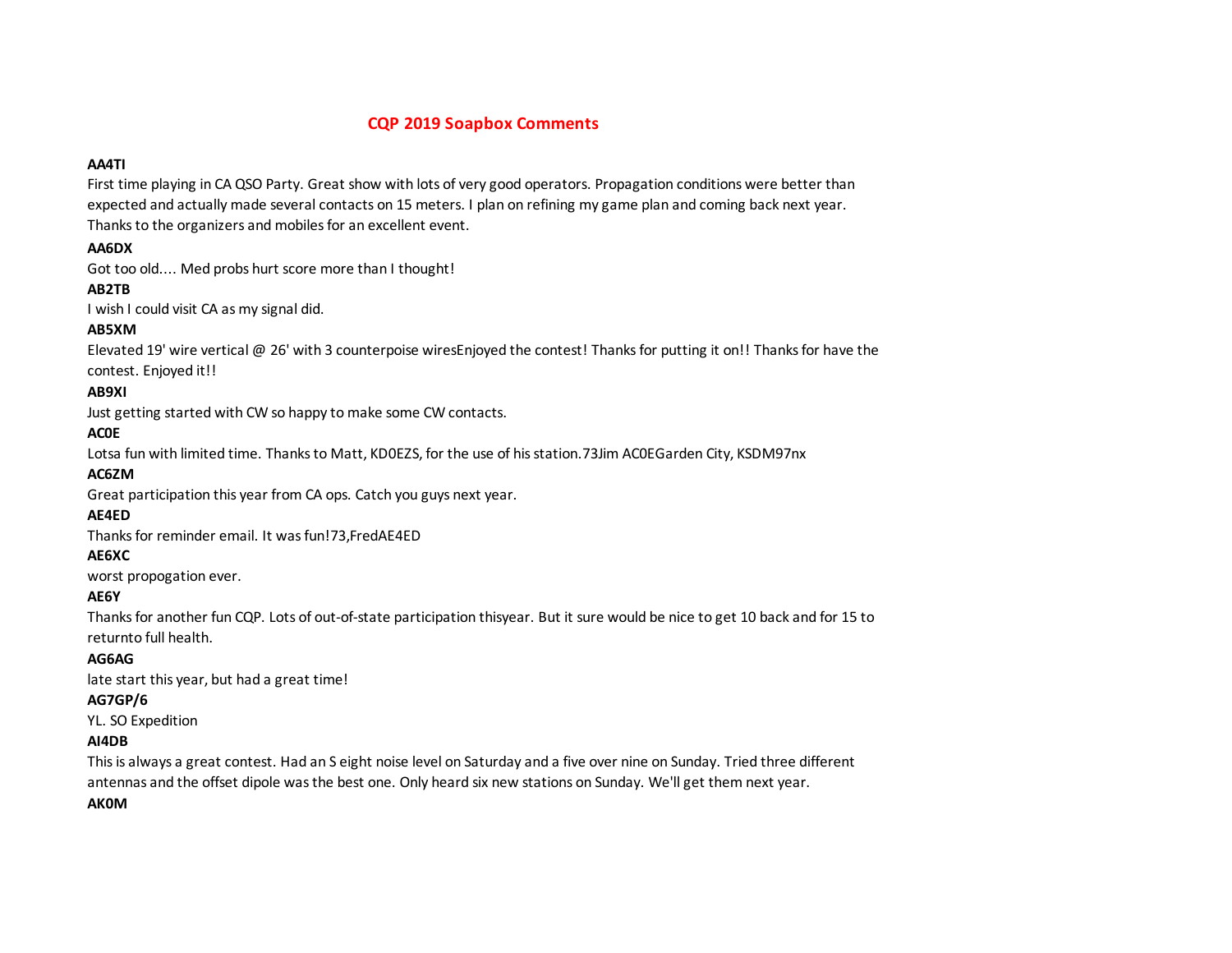Operated while on vacation from a hotel parking lot in Orange Beach, AL. Band conditions seemed tougher than usual for running 5W QRP in this contest.

#### **DK3YD**

First-time participation in CQP, tnx for QSOs; 73, Hans

#### **DK9IP**

It?s always fun to work CQP. Conditions were bad, only 20m usable for some hours.

## **DL4CF**

Propagation was very poor. I'm looking forward to next year's CQP!

## **DL4FN**

IC-7410, 200W, 2ele yagi

## **DL4JLM**

Bad conditions this year to EU. Anyway it was fun.

## **F6EPO**

Hello,Nice weekend to listen to many provinces CA on the 20m in the evenings, but enough power to validate more contacts with my station. S73 Dom

## **HQ9X**

Great to work K6AQL so many times! Propagation was pretty bad from here, coupled with high noise on 80/160m. I can only hope that not too many ops busted my call as SQ9X!Dennis HQ9X/W1UE

## **K0EJ/6**

73, Mark K0EJ

#### **K0HC**

( 134\*3 + 450\*2 ) = 1302 \* 58 = 75,516 in 15:01Sweep MERC KE6RGB at 2348Z (7:01)Student ops: Payne, Jessica

## **K0TC**

When I was a kid, my mother said that if I didn't have anything good to say about propagation, say nothing at all.

## **K1DJ**

Thanks from a native Californian living in New England!

# **K1GQ**

SkookumLogger K3S KPA1500 OB40-2 2XA-3B-12L wires Failed to log W6EU after working 2019-10-05 about 1845Z on 15m. Don't ding him!

## **K1JB**

Conditions better than expected. Even made a couple of Q's on 15. But once again, I came up one short. This time it was Mariposa. Oh well, wait'll next year. Many thanks to the organizers, operators and others who make this such a great

#### K1LOK

100% Emergency Power

## **K1RX**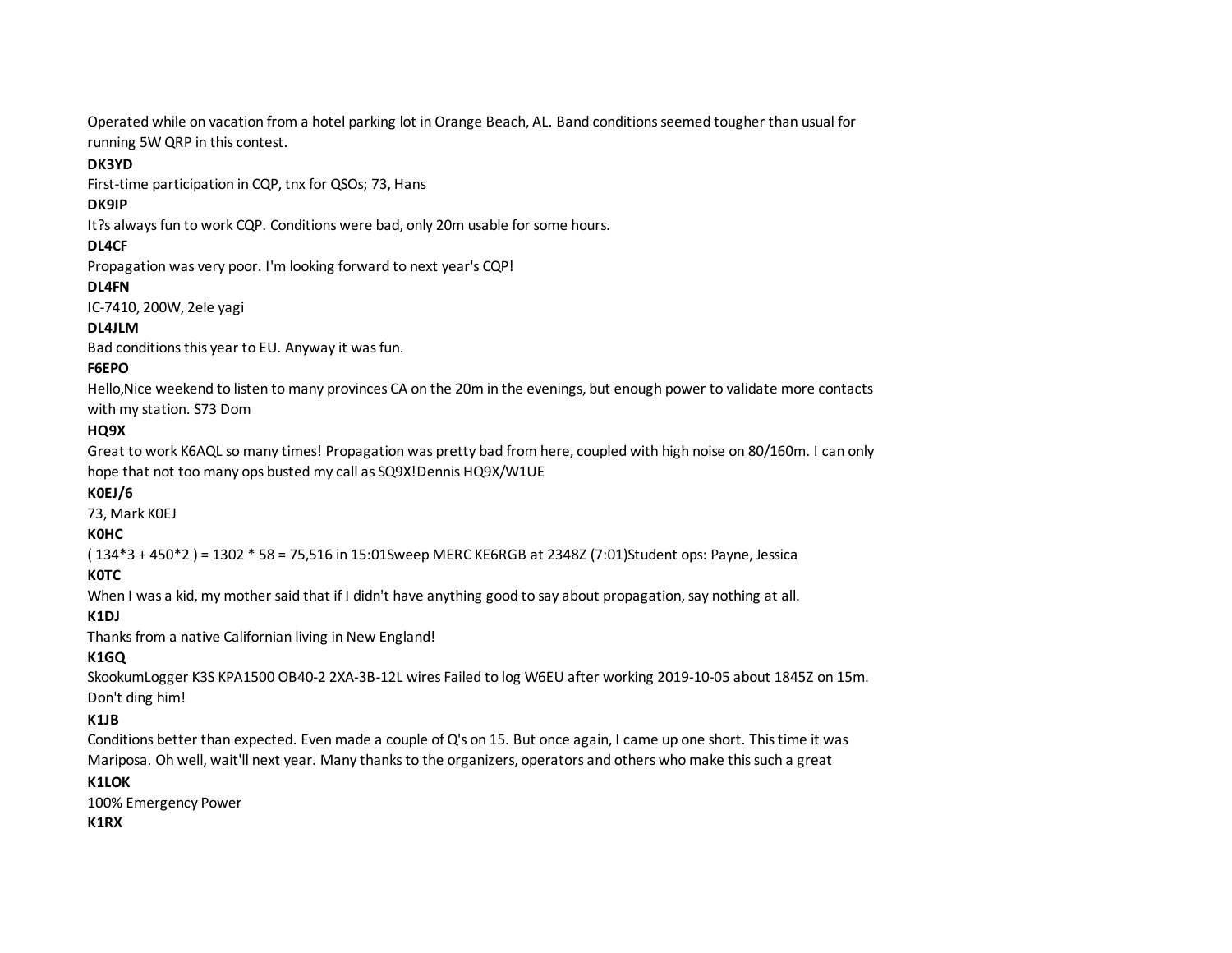limited time but had some fun

# **K1TH**

Spent many years working for public TV and radio stations in CA. Always fun working the CQP. Like travelling back and visting all those places again. Great Ops.

# **K2CR**

corrected serial numbers

# **K2ZR**

Rig: K2 @ 95wAnts: Traffie Hexbeam - CF Wire 660' - EF Wire 407' - Inverted "L" 125'Log: N1MM+Conditions: FairThanks for all the CA Ops who participated, especially K6AQL/m the one mobile I could find!73, Dick K2ZR

## **K3GHH**

Contact N6DE if any problems with this log.

# **K3TW**

"It's always a pleasure to participate in the CQP!" "It's always a pleasure to participate in the CQP!"

## **K3WA**

Always a fun QSO Party

## **K3ZGA**

Many thanks for an outstanding QSO Party. I lived in Upland, CA for 12 years and traveled CA. It is always fun reliving the geography lesson with your contest!

## **K4GM**

Total hours: 5.75. Recently moved and just managed to put up a vertical a day before the contest for 40-10 meters only. No 80M! Ugh!! Had lots of fun despite limited time to operate.

#### **K4VBM**

My best score to date.Thanks for the great fun!

## **K5IX**

So nice to work California--my home state when first licensed in '76. I remember my first CQP in 1977 as a 16-year-old when I scored first place in NAPA County--I think I was the only entrant! Still proudly display the certificate.

## **K5KJ**

I ran 400 Watts using an Elecraft KPA500 this year, which reduced the need to repeat exchanges and made runs easier to maintain. QSK and band changes are a breeze with this amplifier.Conditions were very good on 20 and 40 meters. Propagation was good on 80m, but not nearly as good as on 40 and 20. Unlike last year, 15m opened briefly with only a handful of stations worked.It was good to hear new CW operators giving it a go!Antennas20, 15 & 10m: 4 element Wilson System One at 60 feet40m: 1/4 wave sloper with the feedpoint at 60 feet80m: Inverted vee dipole with the feedpoint at 60 feet160m: Shunt fed 60 foot towerI also use a Pixel Technologies small loop for receiving on the low bands. When combined with the transmit antenna, diversity reception using the K3 aided in copy, especially during episodes of QSB.73,Sam - K5KJ

#### **K5LGX**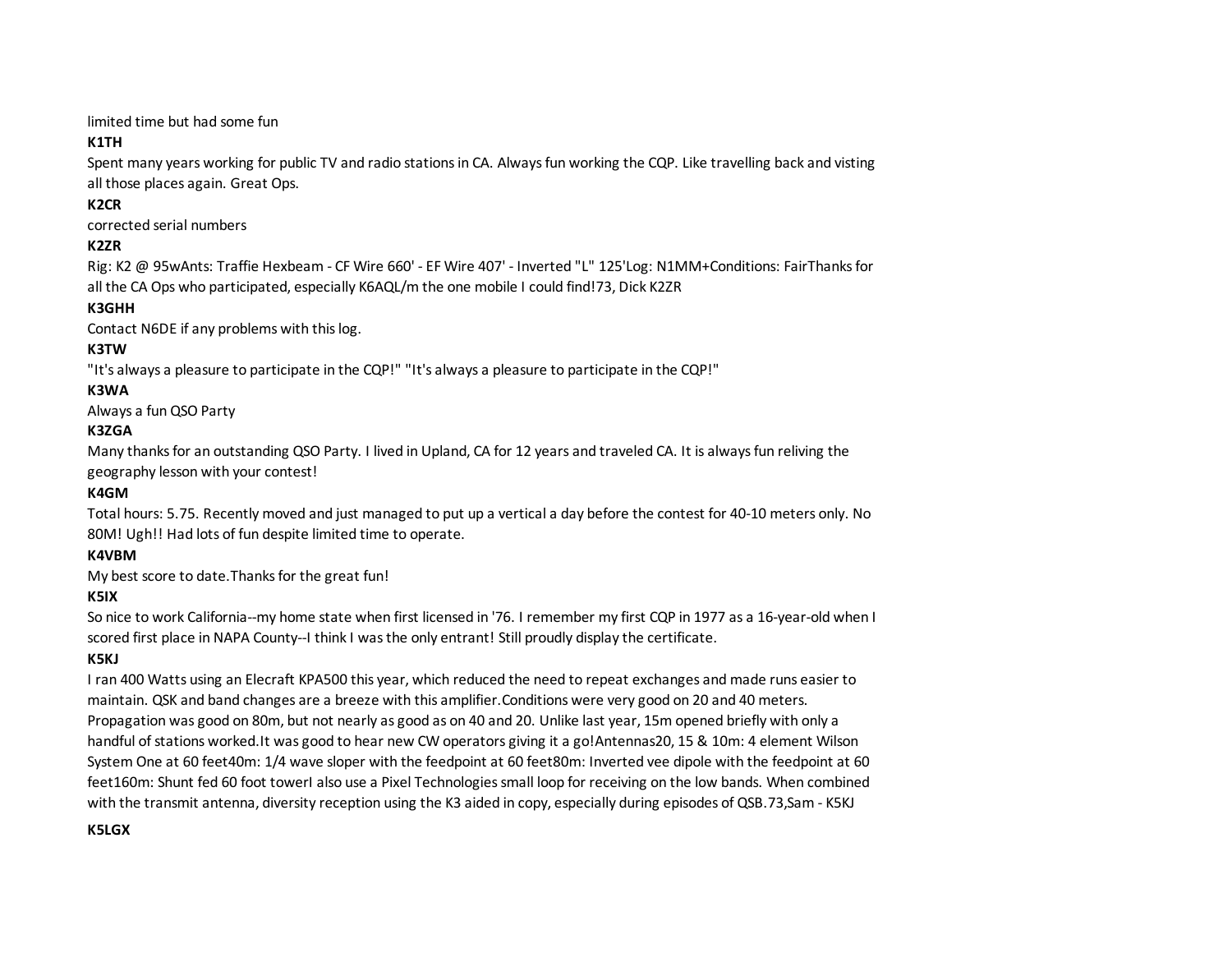Good QSO party, y'all do a great job.

#### **K5RX**

CW only operation.

## **K5XS**

What great fun! Thunderstorms limited time.

## **K6AAB**

Poor ant + rusty op = low score

## **K6AQL/M**

Mobile Category, Multi-Single, Low Power

## **K6BA**

Felt good about this contest, did much better than last year. Spent a good amount of time playing with my EFHW antenna to get as much height and position to maximize performance with 5w.

# **K6BBQ**

Apartment QTH challenges. Will look for county expedition for 2020. Apartment QTH issues again. Will look to join a county expedition in 2020.

# **K6C**

This was an experimental operation from W7AYT's QTH in Concord.My time was divided between running Cw remotely (via an ElecraftK3/0) to NX6T in Fallbrook and running as K6C (Kilowatt Six California)from Contra Costa county (CCOS).While the noise levels were HIGH in Fallbrook, it was relatively quietin CCOS; then again, the signals were rather quiet as well.Running mixed mode, I was QUITE disappointed in the lack of hearableSSB stations, altho they had to be there somewhere as there are hundreds in NX6T's log.Running SO2-V allowed running CW (RX-A) and Ssb (RX-B) thanks to an oldclassic FT-1000mp. I called CQ on EACH band; first on Cw, then Ssb, thenback to Cw before moving on to the next band.Antennas: CH-250 vertical, WQ6X Lazy 8JK Sloper, a single-Cobra Sloperand the Hy-Gain 3-el Long John for 10-meters. Hopefully in a couple ofyears that Long John will be put to some good use.You can read more about this GiG at: http://WQ6X.Blogspot.com.Also look for CQP write-ups at: http://WQ6X.Info/CQP.C'Yall Next year with a bunch of new surprises.RonWQ6X This was an experimental operation from W7AYT's QTH in Concord.My time was divided between running Cw remotely (via an ElecraftK3/0) to NX6T in Fallbrook and running as K6C (Kilowatt Six California)from Contra Costa county (CCOS).While the noise levels were HIGH in Fallbrook, it was relatively quietin CCOS; then again, the signals were rather quiet as well.Running mixed mode, I was QUITE disappointed in the lack of hearableSSB stations, altho they had to be there somewhere as there are hundredsin NX6T's log. Running SO2-V allowed running CW (RX-A) and Ssb (RX-B) thanks to an oldclassic FT-1000mp. I called CQ on EACH band; first on Cw, then Ssb, thenback to Cw before moving on to the next band.Antennas: CH-250 vertical, WQ6X Lazy 8JK Sloper, a single-Cobra Sloperand the Hy-Gain 3-el Long John for 10-meters. Hopefully in a couple ofyears that Long John will be put to some good use.You can read more about this GiG at: http://WQ6X.Blogspot.com.Also look for CQP write-ups at: http://WQ6X.Info/CQP.C'Yall Next year with a bunch of new surprises.RonWQ6X **K6FA**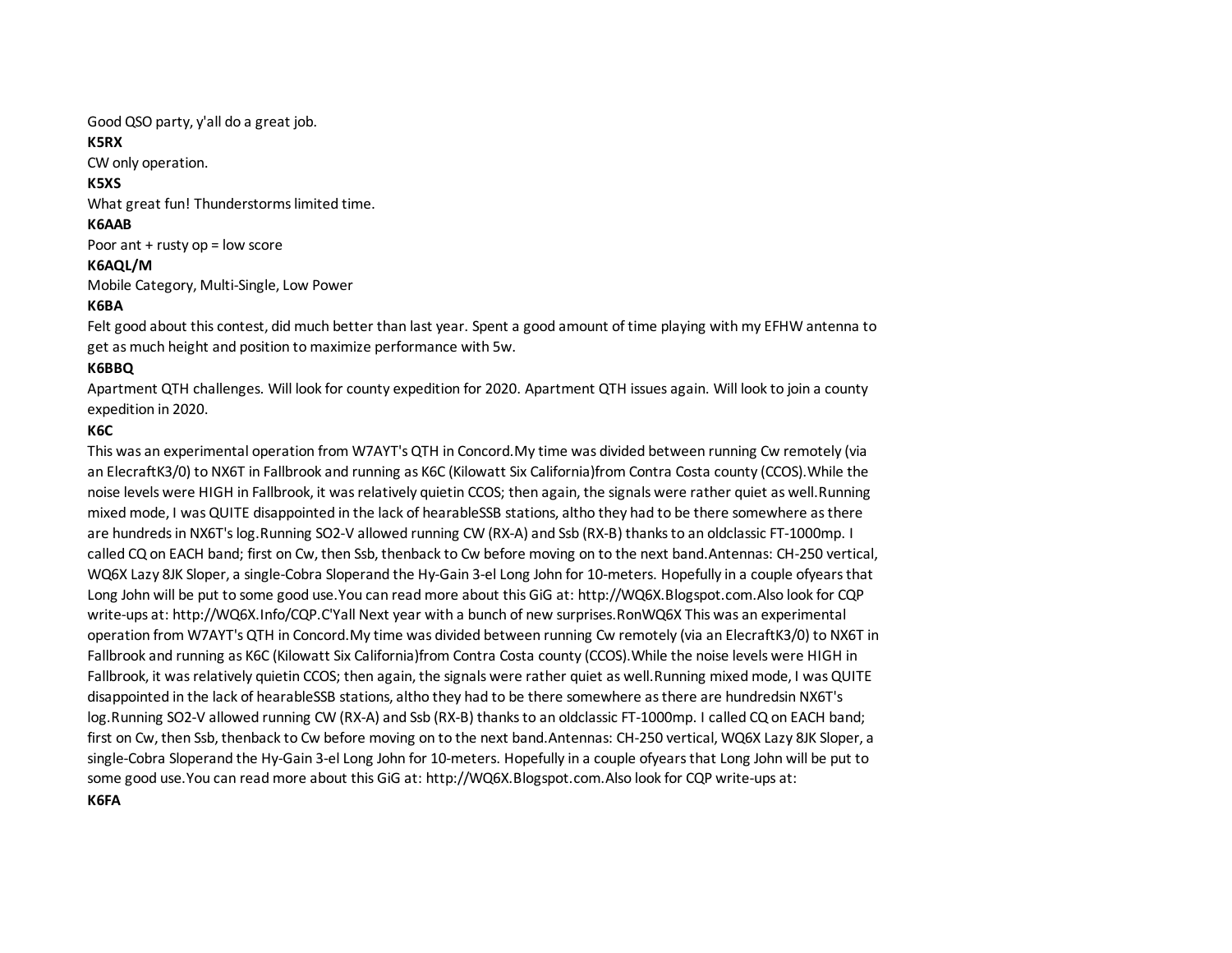WISH I COULD HAVE PUT IN MORE TIME BUT GOT INJURIED ON TUESDAY BEFORE CONTEST AND NOT HOME FROM HOSPITAL UNTIL LATE FRIDAY. BUT I MUST SAY THERE ARE TONS OF GREAT OPERATIORS OUT THERE WHO GOT MY QRP STN. NOW TO BE ABLE TO DO CONTEST ON COMPUTER AT SAME TIME, OLD PAPER LOGGING GUY HERE. TRANSFER LOG TO COMPUTER AFTER CONTEST. SEE YOU NEXT YEAR

QSO points 25Mult 5total 125

#### **K6III**

casual ops, all hand key sent CW

#### **K6KLY**

Please forgive old software version.

#### **K6KQV**

Nice contest. Thanks to all who participated.

#### **K6KR**

Was busy all weekend replacing a rotator. Great to catch a few old friends...

## **K6LRN**

Thanks to CQP leadership, committees and helpers.

## **K6M**

21st consecutive Modoc expedition, smallest MM crew ever.

## **K6MHS**

Thanks for hosting this event. It was a great introduction to about 15 prospective ham radio operators. They had a blast.

There was one error, not sure what happened there.

#### **K6MI**

K6MI, Ni6G, and WB6HYD expedition to Kings Co. Expedition to Kings County- K6MI, Ni6G, and WB6HYD

#### **K6MM**

We were pleased to be able to activate SFRA from Treasure Island, SF. Always a fun contest.

#### **K6MMM**

Hooo! Hooo! Hooo!

## **K6NV/7**

In Bozeman, MT waiting the birth of our granddaughter and helping keep our 2year old grandson occupied. Only had a few evening hours and some time on Sunday morning. Propagation in MT certainly different than what I am used to. I was very antenna challenged, using a screwdriver mounted on the rear ladder of a 5th wheel trailer and running 100w. At times felt loud, other times not so much. Certainly learned a lot with this operation. Most all Q's were S & P, even though did try running Sunday morning, marginal results doing that.

## **K6RM/1**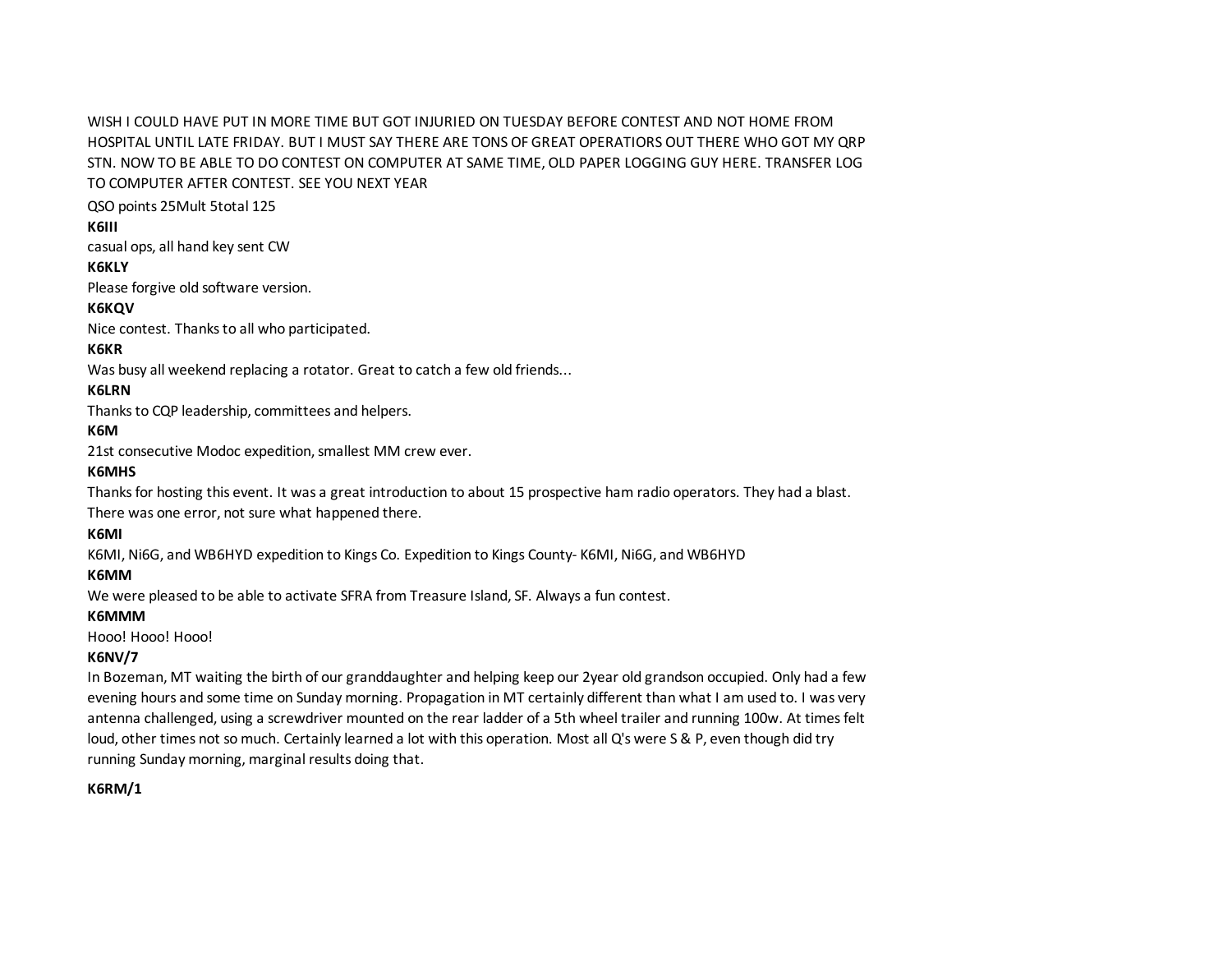Second trip to Maine this year and missed Field Day because of thefirst so decided to take portable rig along. Used old, limping (halfthe PA stage out) Icom 706 with about 15W to Elecraft T1 tuner to 44ft doublet at about 20 feet. NO computer so logged and sent 100% byhand. Sri to submit all to my at-times QLF operating, but THANKS FORTHE Qs!

## **K6S**

Siskiyou County, CE MM LP

#### **K6ST**

ftdx3000, and ic7300 radios at AA7GT qth SIER Fun contest from Greg AA7GT qth SIER. His first contest. Congratulations Greg! 73, BArry K6ST

#### **K6SZQ**

First YL Contester

## **K6VO**

No multi-single this time, no one wanted to operate SSB with the noise andlack of higher frequency propogation. But 20 and the lower bands were good and 15 showed a little activity. Had a couple of great hours and a lotof slow ones.Missed VE4, **K6VTQ**

Thanks to all the contesters who were very patient and helpful with remarks to improve my performance in the contest. It is a learning experience for us new hams that gives a clear picture of the reality of radio transmissions.

## **K6VVA/6**

Partway into the activation, a contstant S9+ QRN level appeared out of nowhere, and resulted in an earlier QRT than **K6WSC**

This was my third California County Expedition from the Anza Borrego Desert in eastern San Diego County, this time Airbnb style. When I reserved the house, I told the host what I was going to be doing, so there were no issues. A friend from San **K6XX**

SEE COMMENTS FROM PREVIOUS SUBMISSION (only club affiliation changed with this update)LZ2JA - SENT 1308 RC. obviously he was in DIFFERENT CONTEST.KD8WCJ WAS QUESTIONED ABT Nr, but that's what he insisted./VO1 WAS AIR MOBILE in airlinerN1MM SHOW 61 MULTS, even after rescore procedure.

#### **K7BG**

Lots of fun with 100 watts and a wire. Missed Trinity, never heard it. Thanks for the great party.

#### **K7JKM**

Not the best of conditions here but nice to work some CAQP again. See you next year. 73

## **K7NG**

Decent conditions and friendly ops - good contest this year.

## **K7NWR**

Always fun. Propagation seemed poor as compared to past years.

## **K7SS**

Thank you CALIFORNIA for the fun !K7SSDanWA

**K7SV**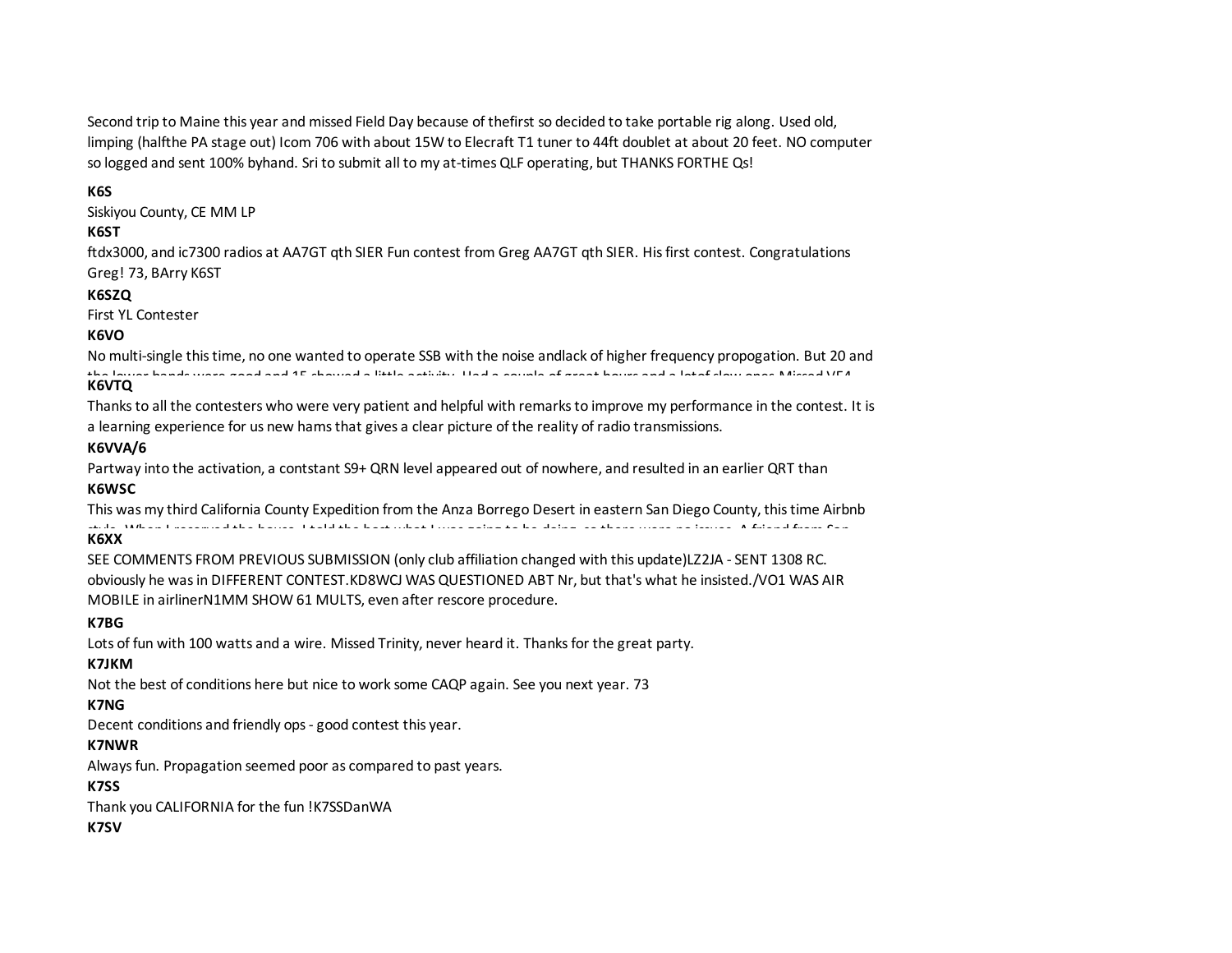CQP always super fun. Got my first county sweep again in many years. Thanks so much to the event sponsors for their

## **K8BF**

Band conditions not the best, but as always, we had FUN making contacts into California. We'll be back again next year - 73

## **K8JT**

First time in the CQP. Good time!

## **K8MR**

On the way back from a visit to the Grand Canyon I stopped by to meet N6WIN at his under construction station in Wickenberg, Arizona. After a tour of the site I asked Tim if I might make a few CQP QSOs to add Arizona to my states contested from list. Not much on 40 at 2 pm local, but the mission was accomplished!

## **K8MRT**

Really enjoy this contest. Thanks to CQP committee for arranging this.73 Karl

# **K8TS**

Band Cndx really bad

## **K9NW**

Tnx QSOs!

## **K9PMV**

For my time operating, 20 meters was the only path open from 9 land

## **K9ZO**

Glad to get a sweep. There were some amazing signals and some tiny ones on 15! Great organizational effort.

## **KA3D**

Thank You!

# **KA6BIM/7**

Very Fun Contest, but I live too close to the border to make an effective effort. 20 mtrs just shoots over the Northern 2/3 of the state. Had a good time running on 40 mtrs ssb though and ended up only missing 4 tough counties. Enjoyed working a lot

# of new operators! **KA6W**

Sent my County as 'PLCR' for the first 39 contacts... my mistake and those operators in the first 39 Q's should not be plenalized for failure to copy what I had sent. I entered 'PLAC' in my Log Entry form and it shows in my submitted log. Please deduct any needed points from my own score NOT from any of the first 39 QSO entries. Many thanks! My bad and old-age catching up on me. Vy 73, Ted Algren KA6W

## **KB2URI**

Always fun! Looking forward to next year, and hope to work all the CA folk in the NYQP later this month! 73!

# **KB3VQC**

GREAT WARM UP AND TRAINING GROUND FOR NEW CONTEST OPERATORS.SEE YOU IN THE SS CONTESTS.

# **KB6A**

104 SSB QSOs \* 2 pts/QSO \* 30 multipliers = Score 6,300one dupe (W6PXL)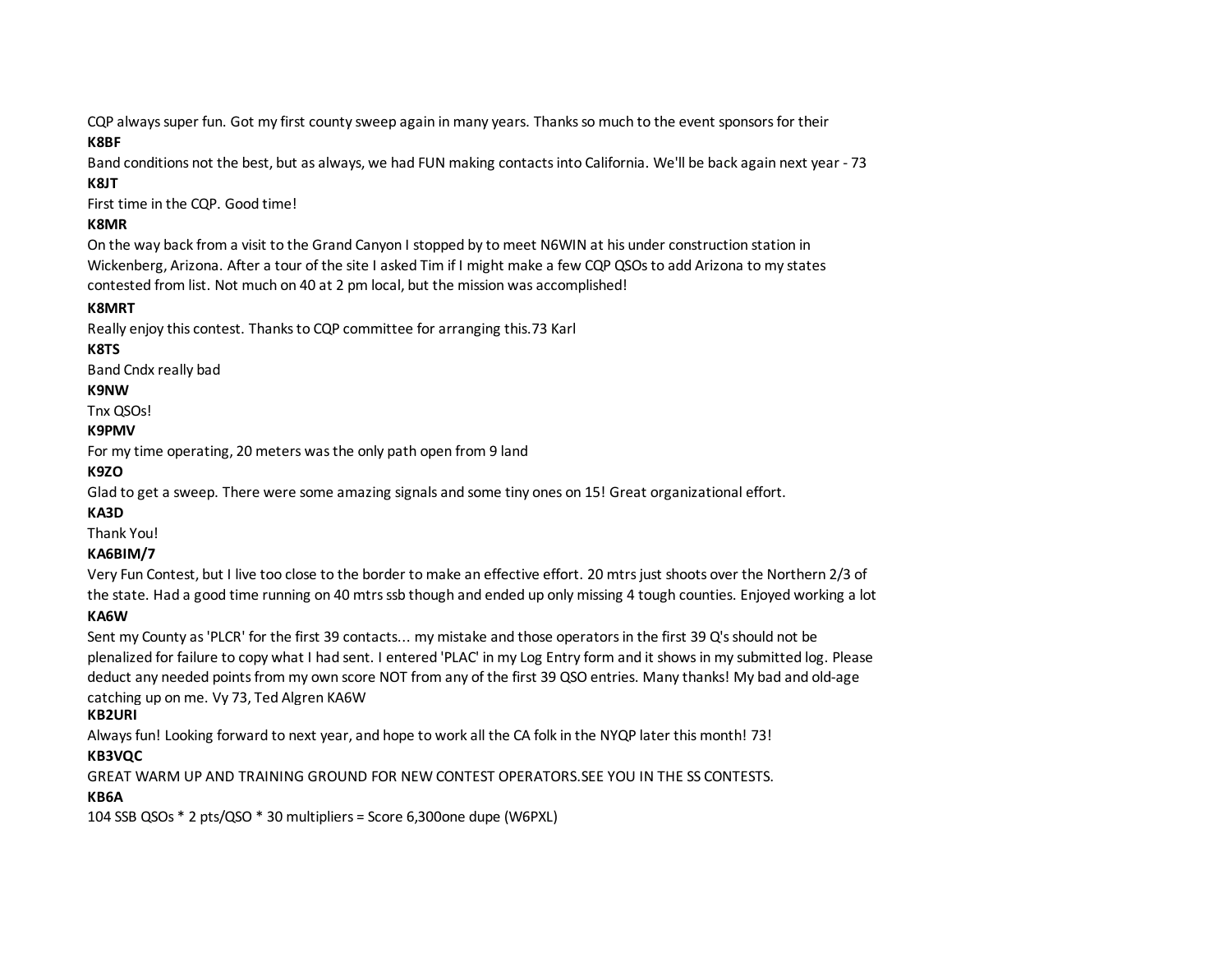#### **KC7YE**

Use as check log please

## **KC8J**

I enjoyed working the California QSO Party. Thank you to everyone involved with its organization! 73, Walt Hoppe, KC8J

## **KC9ACL**

My first CQP. Enjoyed. 20M band was loud in Indiana.

# **KD0IOE**

First time participating. Had a lot of fun making contacts when 20m was working! Horrible band conditions and much lowered activity levels. Hoping for better luck in cycle 25.

# **KE0OR**

All contacts were made with phone. Both 20 and 40m bands were open toCalifornia when I was operating. I didn't hear anything from CA on 10 or 15m.

# **KE0THJ**

First solo contest, hope I am submitting this correctly?

# **KE0TT**

K3/10 driving a Ten Tec 405 amp at 50 watts to an 88' dipole up about 45' fed with window line and a Matchbox tuner. Thanks for the fun, couldn't spend a lot of time, but made a bunch of Q's in a short time with all the CA activity. C U next

time, 73, Dan ke0tt Thanks for the fun !! **KE2D**

I believe I gave the wrong email on the first upload.

## **KE3GK**

Great Contest

## **KE5LQ**

2019 CA QSO PARTY

## **KE6HEC**

Operated portable from Pinewood Cove Resort on Trinity Lake 6 miles north of Weaverville.

## **KE6IUE**

**Thanksl** 

## **KE6ZSN**

club-redwood empire dx association Thank You to all the hard working crew at N.C.C.C. for another C.Q.P.!!! 73&KB John

# **KE8G**

I didn't put in much of an effort this year, as we are in the process of going to our QTH in Texas for the winter and had a lot of things to get ready. Even though it was a limited operation on my part, I still enjoyed it... besides the Ohio QSO Party, the California QSO Party is my next favorite!!73 de Jim - KE8G

**KF3G**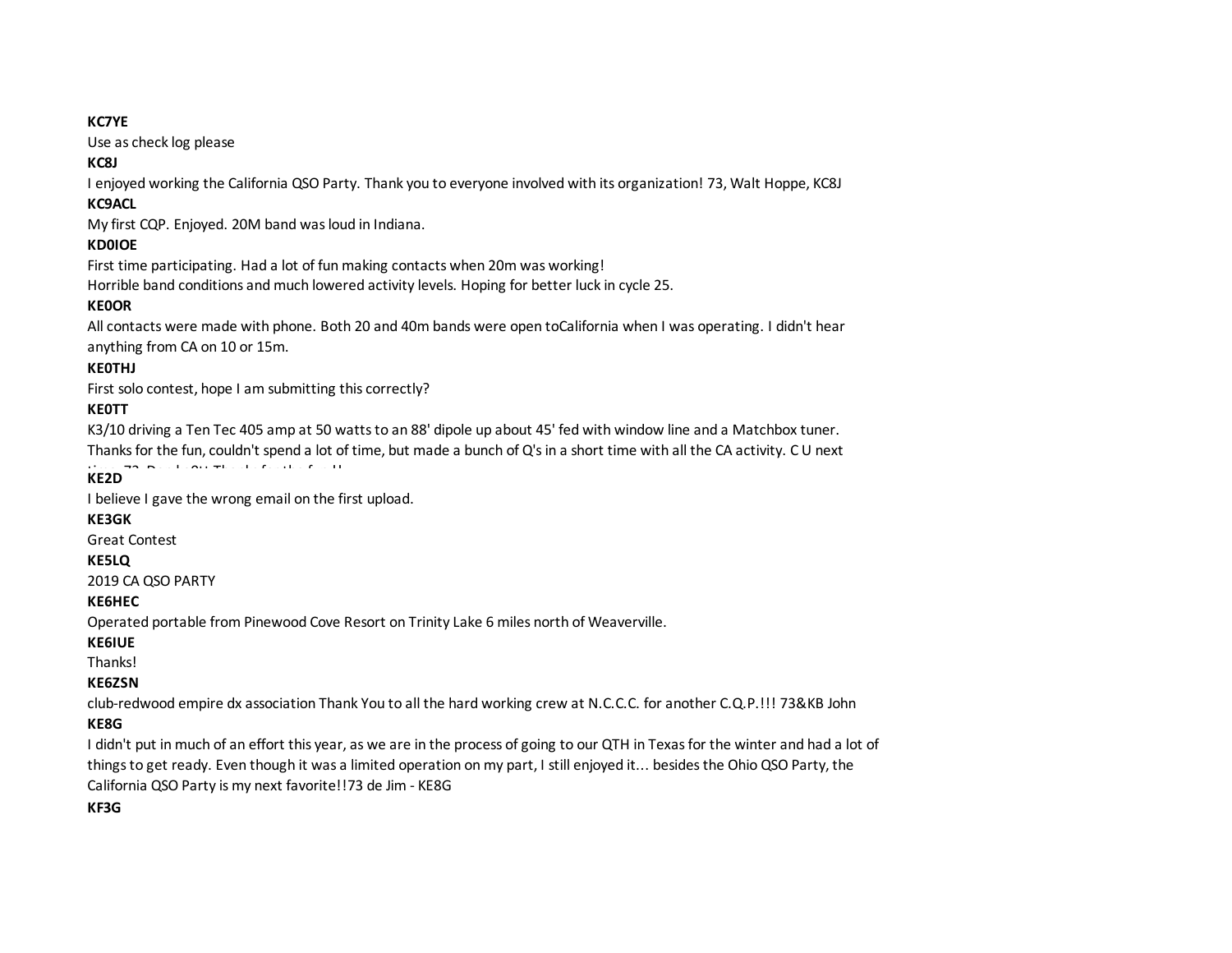Operated from FM29jwContacts: 22CW Multiplier: 3Counties Multiplier: 1822 QSOs x 3 CW Multiplier = 66 QSO Points66 QSO Points x 18 Total Multipliers = 1188 Contact Points.Thank you for the California QSO Party

## **KF7R**

Thanks for organizing the contest. It was fun!

## **KF8O**

Fun time. Thanks!!

## **KG4SRK**

Enjoyed participating today in the California QSO Party,thanks for the opportunityDennis - KG4SRK

## **KG6LHW**

Operated from Local Rancheria

## **KI6NAZ**

Thanks for the fun!

## **KJ6TSX**

Low power

# **KJ6UUS**

This is the first time that I ever turned in a log. I usually just pass out points and never turn in a log. I had fun! My favorite part was having a pile-up and pulling an Italy station out. When I decided to call CQ, I found that 14.235 was clear, which is above the SSTV guys. I worked many stations there. I started getting QRM so I moved down to 14.230 forgetting about the SSTV guys. I was politely reminded a few minutes later. Overall I had a blast.

# **KK1L**

I have not operated CQP in about 10 years. Good to get back on for the short time I was able. Thanks for all your hard work with this great QSO Party!

# **KK4BZ**

power=80 W, grid=FM18eu, antenna=dipole, equipment=TS570S, comment=antenna is G5RV at 10 m in trees, Thanks for **KK4R**

The bands were very good, and I wished I had more time to operate.

# **KM6I**

K3, KPA500, Dipole @ 60ft. Was planning on operating Sunday morning, but crashed in my Cyclocross race in Livermore, CA and cracked a rib. Ibuprofen and rest instead.

# **KN4EWI**

That was a very fun weekend. CAQP is a never miss for me. Lots of great operators, heavy CW and SSB all over. Thanks California operators for being there!

## **KN4VV**

Enjoyed the contest! Thanks to the operators who pulled my QRP signal out of the mud. Look forward to next year! **KN4Y**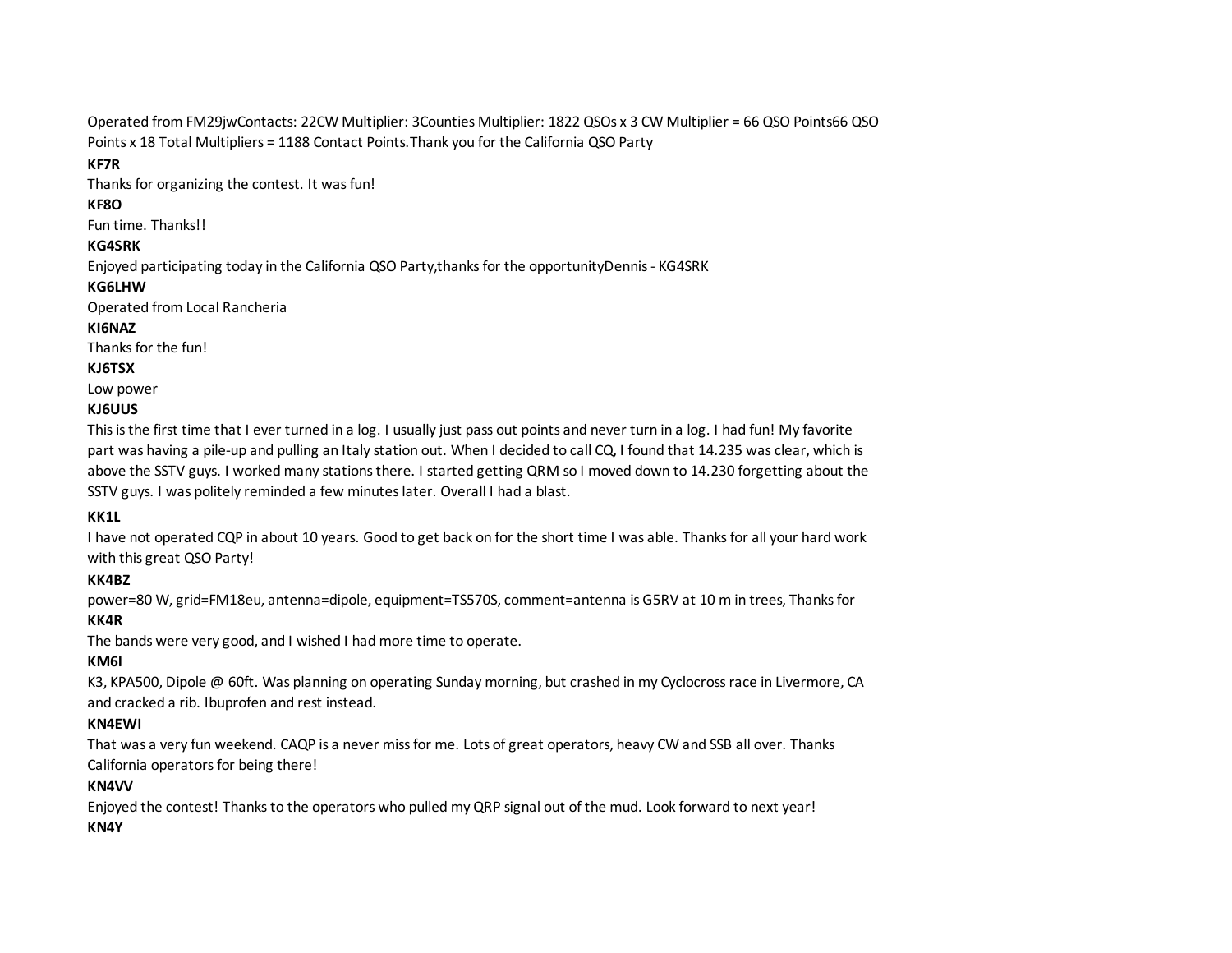Great signals, had fun S&P'ing.

## **KU6F**

YL's in SMAT With an array of solar panels on the house next door, and the need to depart before 11am Sunday, we went, we CQ'd, we left. I was able to give our WY ham the SMAT.

## **KW4TO**

Great time, and excited 15m was open to E coast.

## **KX4X**

had thunder storms unable to operate most of contest tome

## **KZ7ZUL**

Thanks for the CA contacts enjoyed the CQP

## **N1ADX**

Thank you for organizing the contest.

## **N1NN**

14TH CALIFORNIA QSO PARTY

# **N3XL**

Thanks for the big guns out there.

## **N4ARO**

Worked hard finding those elusive multipliers. Missed GLEN,KERN, AND TRIN. Worked13 others with only one Q for each making them scarce. Followed K6AQL/M for 8county contacts, the last one being MONT making my #55 multiplier. This year makes my 40th year following this contest. 14 of thoseyears was operating from CA the rest from home state of TN. This is one of my favorite contests which I look forward to each year. A great job is done by the sponsors, The very best on-line information web site is very helpful.

# **N4BP**

2019 CA QSO Party Only mobile worked was K6AQL. Many four bandQSOs, five band with NO6T.

# **N4CW**

Missed TRIN.

# **N4DPM**

ignore earlier email. Log is now in cabrillo format.73

# **N4GG**

Rig was a DX-40 and VF-1. That was fun! A nostagilia experience. If you heard any VFO swishing, like the old days, that was

# **N4IY**

I was striving for a sweep but came up quite short of that. Nonetheless I did get several CA counties that I did not have.

# **N4ZZ**

Hoping for the sun spots to return soon!!

## **N5II**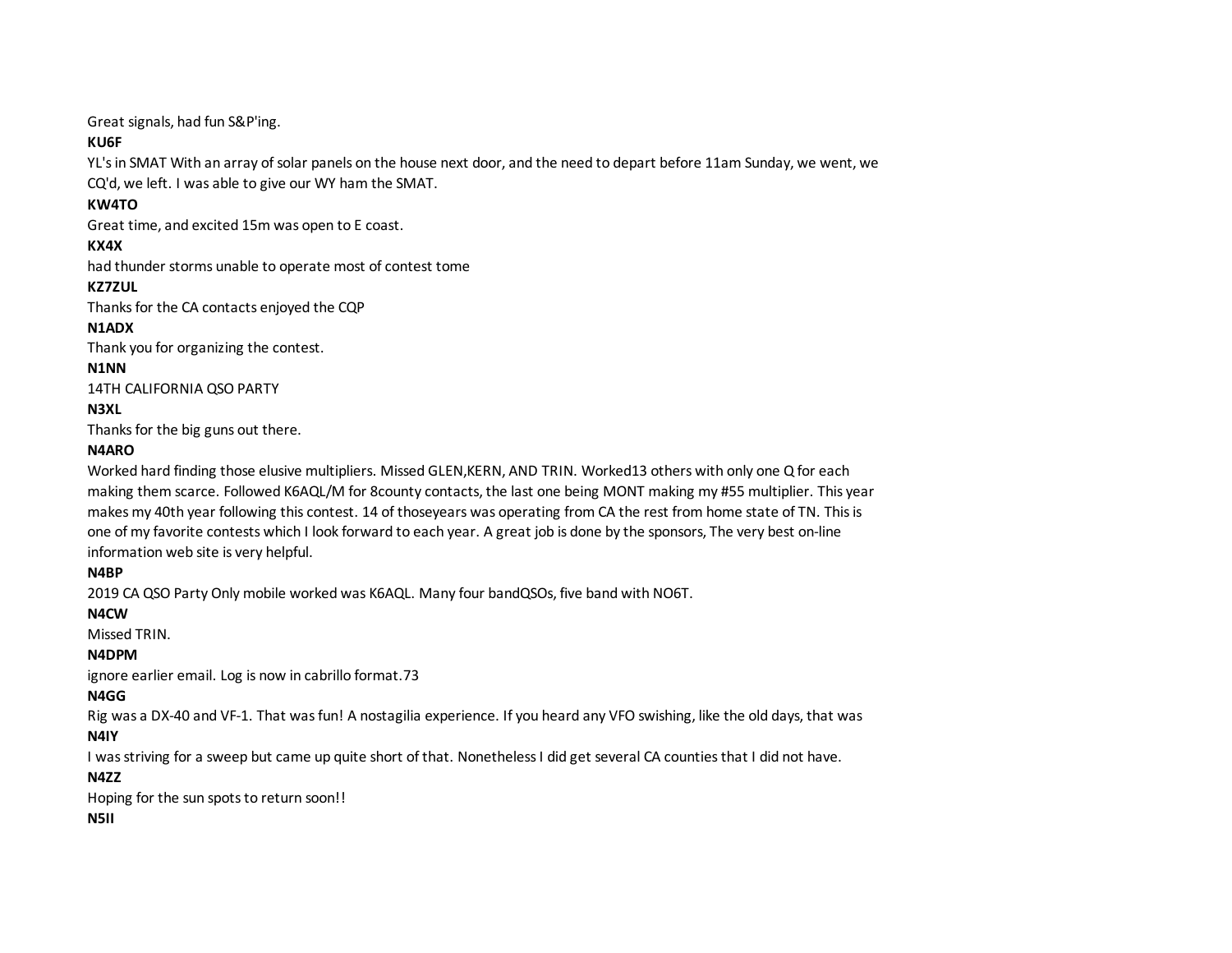I getting old and lazy. Great cqp

## **N5PBP**

Thank you for hosting this event!73!

# **N5YE**

no

# **N6ACS**

N6VI coached several members of LAFD's Auxiliary Communications Service through their first HF contest at our fire-station operating location. They all enjoyed the experience and learned / improved basic skills.

# **N6AR**

Only 6.5 hours to operate here wit all the weekend events!

# **N6CQP**

California County Expedition (CCE)Trinity County 40?37'29.5"N 122?42'39.2"W40.624861, -122.710889

# **N6DE**

Remote operation

# **N6ESL**

K6EI on CW, W6ESL on SSB Heard ND, AB, NT on SSB, couldn't work 'em! In our cabrillo file we have West Valley ARAW.In the supplemental info above, you have West Valley Amateur Radio Association.Which is the correct way ?

# **N6GK**

Activated Glenn County from the Blue Gum Motel on the east side of Willows off the old Hwy 99. Good quite location overall, lots of trucks hauling walnuts during harvest this time of year rolling by the motel. Worked east of the Rockies on 20m CW and west of the Mississippi on 40m and 80m. Always fun to work a county expedition, this year had the added adventure of

# **N6GKB**

First time Operator on NCCC-CQP. Had a great time for my first time!!

# **N6M**

A group of Yuma, AZ area contesters operated from the "Official Center of the World" in Felicity, CA. A special thanks to Geoff, K7GA, and Gabrielle, N2GTS, who helped set-up before and break-down the station after the contest. This was the first time operating CQP from this location, plans are underway to make this a regular county-expedition site.

# **N6MI**

Multi-Single Expedition to Ventura County Frazier Mountain 8016 feet A fun county expedition from the N6MI van (n6mi.com) on Frazier Mountain (8,016 feet). 45 degrees at night, but only light wind. 65 degrees and sunny in the day - very nice. We used a three band yagi at 60 feet on pneumatic mast (20-15), with a sloper dipole on 40 and an inverted vee on 80. Loved the European participation in the contest. Thank you for sponsoring the CQP.

## **N6MJ**

Operated with my son Oliver who is 5 years old.

## **N6NFB**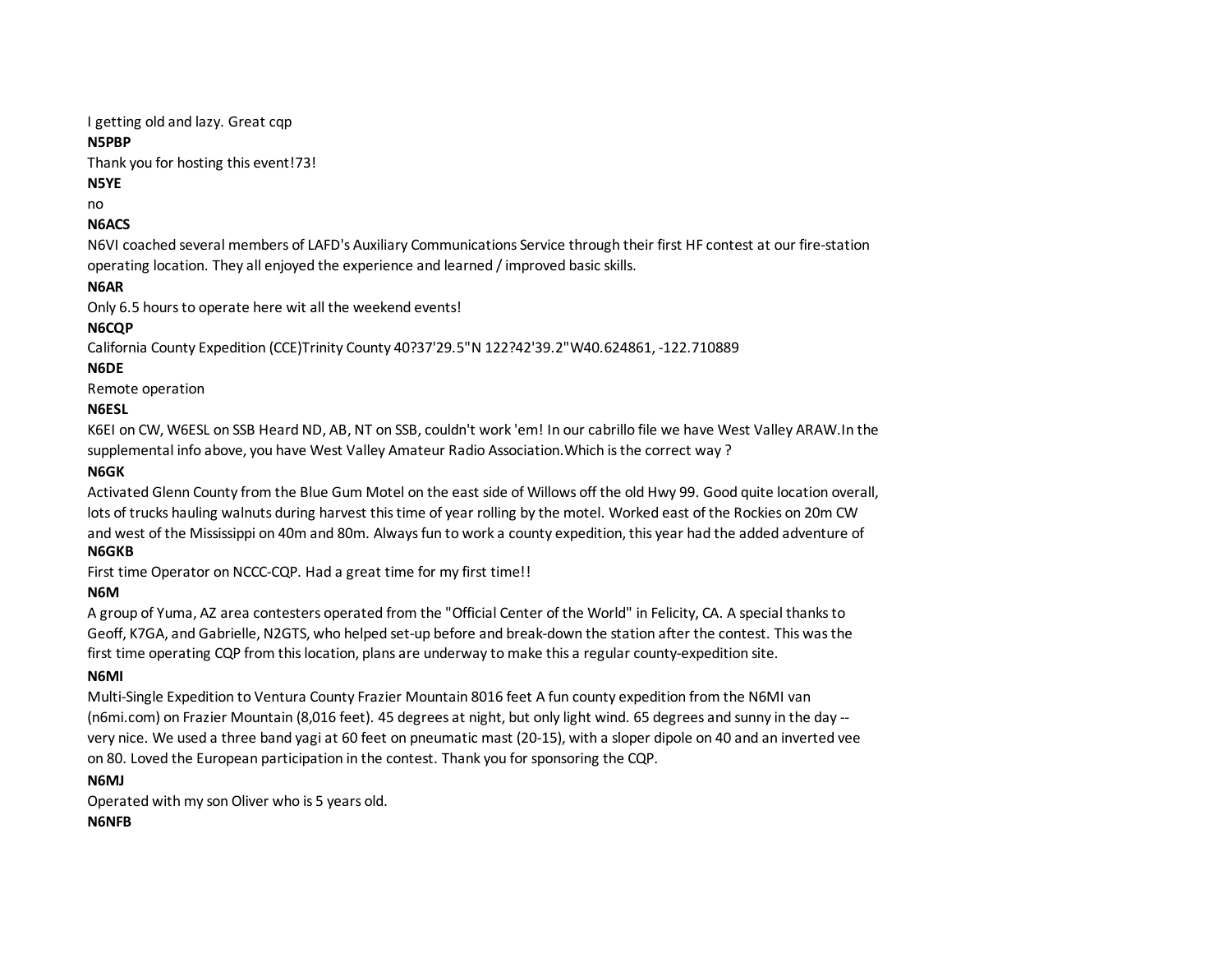First time in Cal QSO party. Fun during the three hours I was able to operate.

## **N6NUL**

SO-HPK3, KPA500/KAT500N1MM+

# **N6QD**

Had to take my SAT test in the morning so got a pretty late start! Even with the late start I did much better than last year. Used a 160m full wave horizontal loop this year. It was much better to hear that the EFHW I used last year. Overall had a great time again and I am excited to see the results. Maybe this year I can make it up to the award ceremony!

## **N6RV**

Just running around working people! I was corrected early on! I did not know LAX is LANG HIHI! Oh well....

## **N6TV**

I couldn't push myself to do a full 24 hour effort this time. I sure hope we got some sunspots by this time next year! **N6WT**

Well, I tried!I had many issues. First, since I had never been to the RV park before I had no idea of the layout. It was in the bottom of a canyon.My vertical did not work as expected. I had to scramble and put up the dipole I use for SOTA. It is a clipped dipole so I did not change bands often. It worked okay.Saturday I had a pipeline into the Northeast. Worked RI, NH, NT, PA ect with ease.My Flex 6500 started to die. I started it up in the morning and heard a fan noise. It then sent an error about the CPU fan speed. I was able to get it running again by turning the radio upside down. I sure taking the weight off the fan bearings. I will be sending it in for service when I get home.Other than that it was fun!!ThanksKentN6WT

# **N6YEU**

I really like to do county expeditions but this was a very tough year for me. Conditions seemed to be very poor. 20 meter phone was really bad for me. I would call and call and almost no takers. ( except last hour not too bad}I stuck with CW mostly as at least I could get a few qsos. QTH at friends house was not ideal but had a decent shot to the east but really had to work  $for the  $Q_{\text{c}}$$ 

## **N6ZE**

Busy with other projects this weekend, buy fut anyway

# **N6ZFO**

Still in disbelief that XYL loves living in LAKE, a rare CQP county. Thus my expeditionary effort involves one flight of stairs. This year, for the first time in 12, the wine grape harvest coincided with CQP, making a full-bore effort inappropriate. Fifty-eight mults came easy . . all worked on CW except VE4.

## **N7EPD**

Forced to enter as assisted because I was looking for DX on the clusters NOT CA stations. Stopped handing out contacts to CA after all of their QRM on top of TO80SP on 80 CW.

## **N7MZW**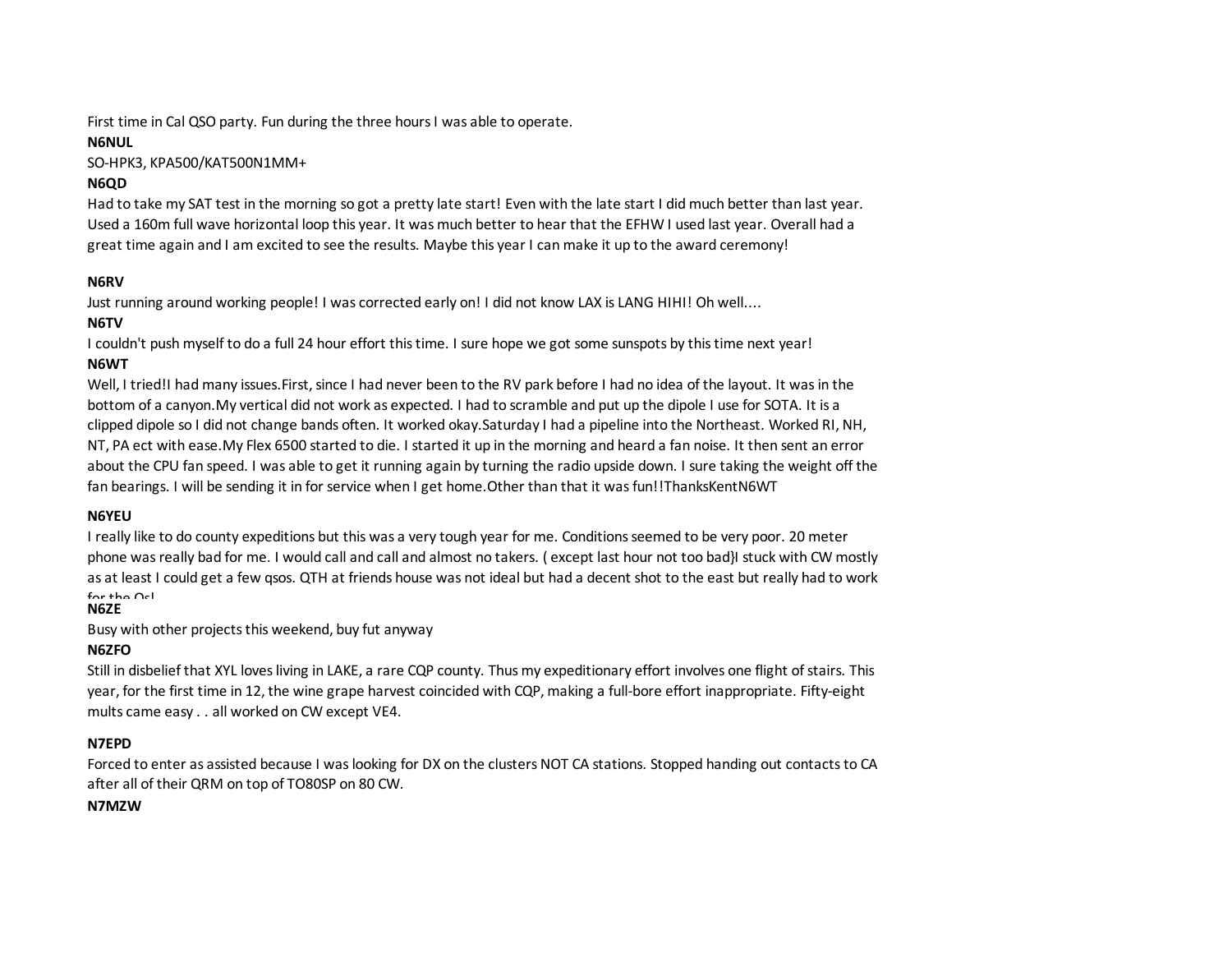Icom IC-7300 with 100 watt output,Heil Pro Micro Headset on VOX,and modified ZS6BKW G5RV flattop up 50 feet,running N-S at 6,053 feet elevation from D71od in Laramie County,WY. Always love the CQP,but this year was a real slog,with low SSB turnout,frequent QSB,book end QRM,and way too many drive-by Ops who heard me calling CQ CQP,CQ California ONLY,and still interrupted me for a WY contact,(even though they were not in California!) .I was down 5 Q's from last year when I broke the SOLP/Assisted SSB all time record for Wyoming.Tried, but could not find the Alpine,Fresno,Glenn, or Madera county multiplyiers this time around.Most Ops were competent with the simple exchange,but I still had the usual suspects saying "Please Copy", and repeating the exchange that I had just given them.Tough to have any decent rate with those Freshman antics for sure.Thanks for the contacts. Worked a few of you on 20,40,and 80,but "No Joy" on 10 or 15 Meters this year for my one wire antenna station. Another "100 Watts and a Wire", lost weekend adventure,is in the books. 73, from November Seven Many Zebras Walking. SOAPBOX: Icom IC-7300 with 100 watt output,Heil Pro Micro Headset on VOX, and a modified ZS6BKY G5RV flat-top up 50 feet,running N-S at 6,053 feet elevation from D71od in Laramie County,WY. Always love doing the CQP, but this year was a real slog,with frequent QSB, book end QRM at times, and way too many drive-by ops who heard me calling CQ California ONLY, and still interrupted me for a WY contact,even though they were not in California!Down 5 Q's from last year when I broke a SOLP/Assisted SSB all time record for Wyoming. Could not find the Alpine,Fresno,Glenn, or Madera county multipliers this time around. Most Ops were competent with the simple exchange, but I had the usual suspects saying "Please Copy",and many repeating the exchange that I had just given them back to me.Tough to have any decent rate with those Freshman Antics for sure. Thanks for the contacts. Worked a few of you on 20,40, and 80, but "No Joy" on 10 or 15 Meters this year for my single wire antenna station. Another "100 Watts and a Wire" lost weekend adventure is in the books. 73, from November Seven Many Zebras Walking.

#### **N7SU**

Great fun! 73

#### **N7VS**

Thank you for another interesting contest. I hope we have better conditions next year. 20 meters was of very limited value. 160 meters was interesting. I even made one contact with my KX3 on 160. hope to be back next year

#### **N7ZZ**

100W + Dipole = 100% S&P

#### **N9ADG**

Used the contest as a way to test remote operation with a Flex Radio 6400, single vertical and dipole for 80m.

#### **N9OL**

First time working the CA QSO party. Thanks to all CA operators. Had a blast. 73.

#### **N9RV**

Skip to CA not so good this year on 20.

#### **NC3Y**

This is the most fun state qso party!! I wish more California stations would participate!!

#### **NC6K**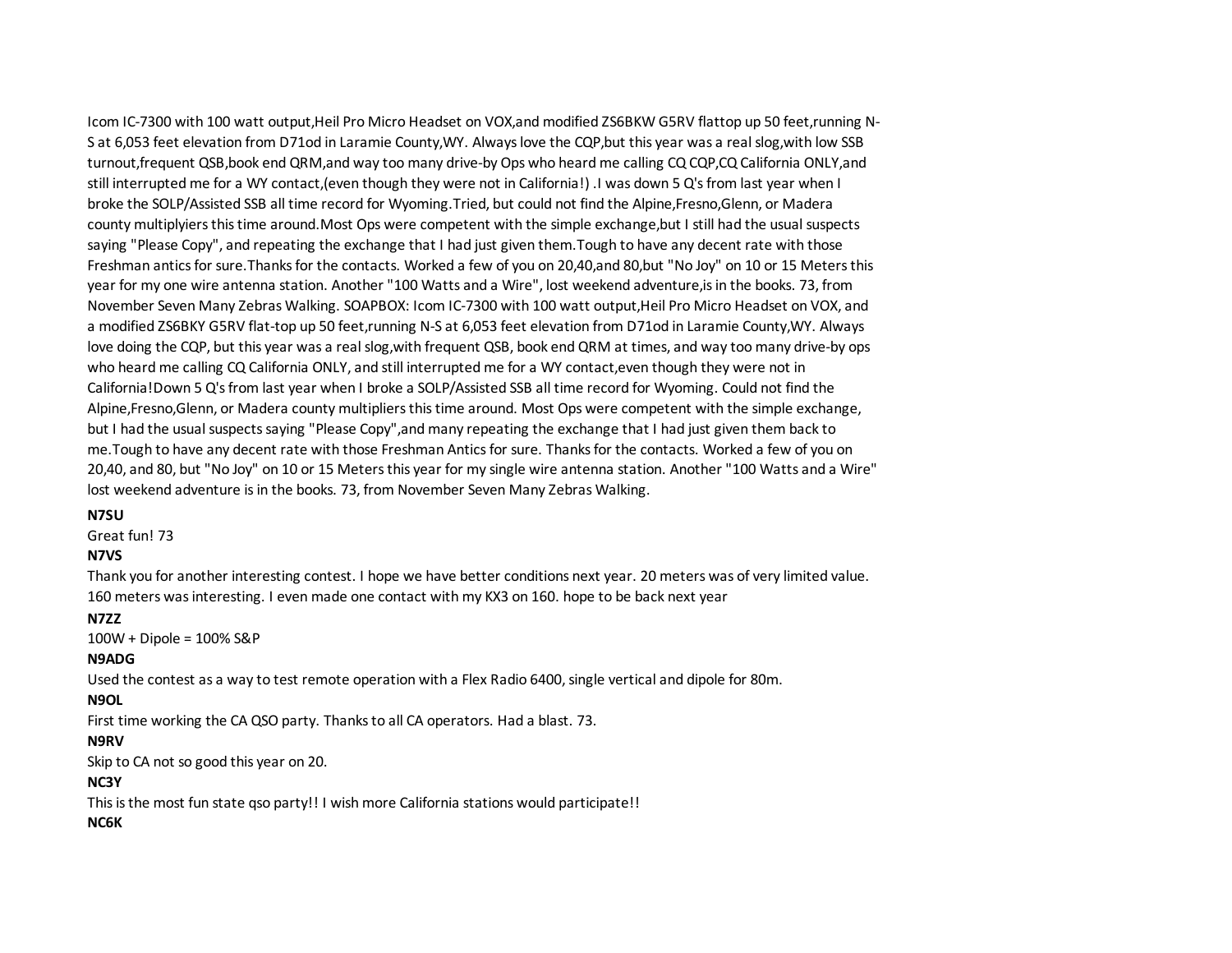#### CW only

## **NC6Q**

New contester: George AJ6JG

## **NC6V**

Thank you to all those that contacted me. Great contest again, I can't wait for next years.

## **NE1C**

Operated CQP and Oceania DX simultaneously.Claimed score is for Oceania and not CQP. Operated Oceania DX and CQP simultaneously.Claimed score is for Oceania and not CQP.

## **NF4J**

Nice contest, really poor conditions..

## **NF8M**

I tossed a piece of wire into a poplar tree at my son's QTH on northern Michigan's Old Mission Peninsula (in the heart of Michigan's wine country) and using my KX1 (3 watts) worked one station. Called a few others but wasn't heard.

## **NN6DX**

One mult short - where was Manitoba? No ND until last hour then worked several. Condx better than expected, even with

## **NO8C**

Thanks!

## **NQ6X**

Great time with CQP 2019! I operated under new call (was AG6AY) and was a California County Expedition located at Reyes Peak at 7100' elevation. Great place to camp. Used a 15-20-40 fan dipole at ~60' with barefoot K3/P3 on solar power. Much thanks to W6NCT for help setting everying up. Operated from Reyes Peak, 7100' using 15-20-40 fan dipole at 60' and barefoot K3/P3 on solar power. Excellent location!

# **NS7U**

Enjoyed the contest while I had time to participate.

# **NS8O**

Thanks for the great CW ops and the QSO pty! Had a great weekend operating on and off. Look forward to next year. Watch for Ohio QSO PTYin Aug 2019!

## **NZ6N/M**

I was really looking forward to big numbers from Alpine County. Unfortunately after just a few minutes on the air, my radio started acting up and I couldn't get it going again and had to call it quits. Such is life; there's always next year.

## **TK5MH**

Conditions better on saturday than sunday. I had to shut down early sunday but qso were difficult at the end anyway. Couldn't be heard by some nice multipliers.. ;-(See you next year maybe.73 Fabien TK5MH from Corsica Isl.

## **TM6M**

rig FT1000MK5 , kw 6el mon 20m , 2el beam on 40mWas not able to be full qrv!Have nice timeTks for qsosCu next one Oli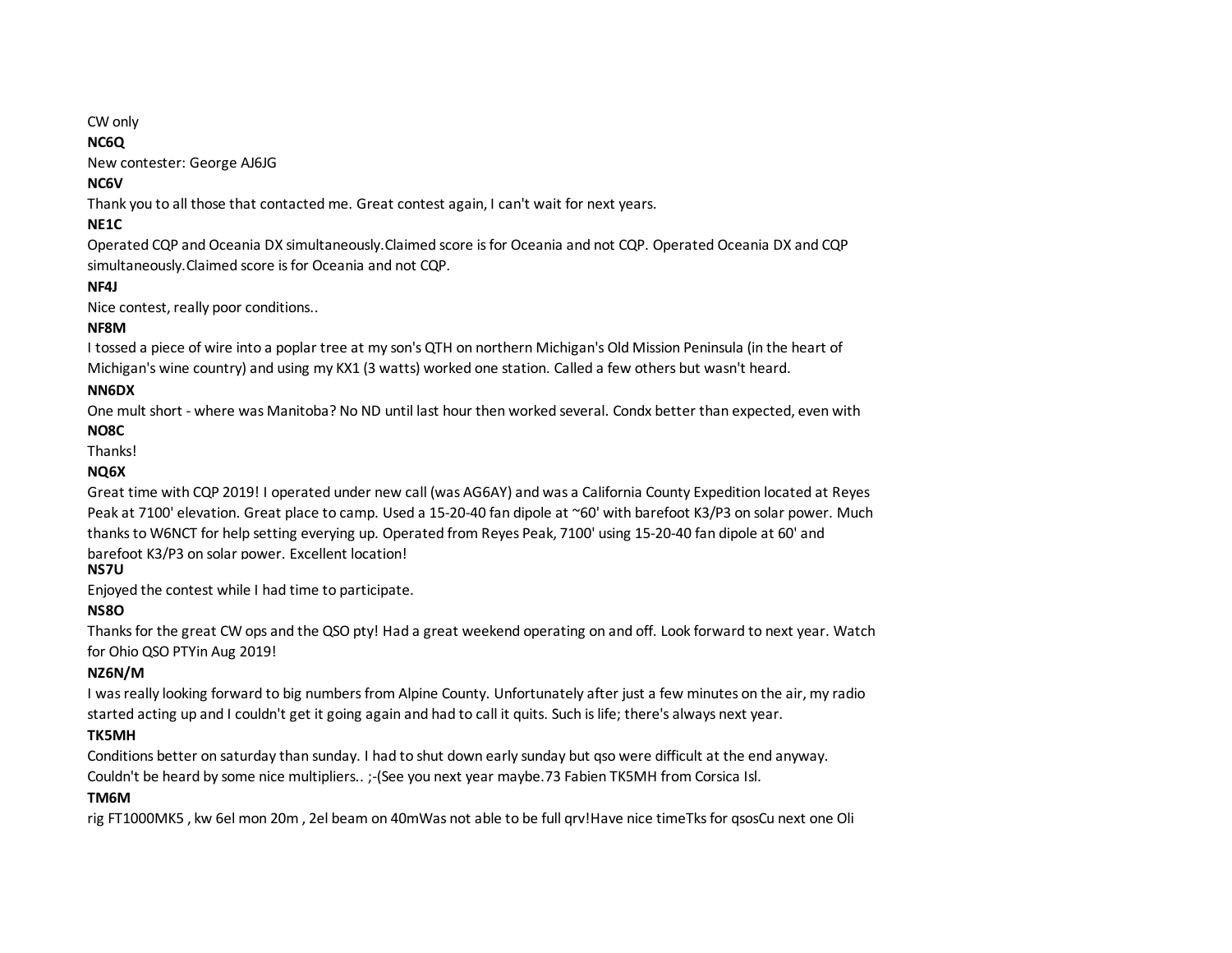#### **VA2YZX**

I uploaded by mistake 2 logs with an error in my callsign. Please delete the "VA2YZX/" upload, as well as the "VE2YZX" if you

## could. Thanks, **VA3DEF**

Trying contesting by a beginner. . .

## **VA3RKM**

Thanks for another fun weekend.

# **VA3WB**

Thanks for another fun contest!

# **VA6RCN**

All with an AV5 ground mounted vertical and a 160m dipole at 20 feet.

# **VA7KBM**

Very poor propagation conditions from BC and not much time that weekend but pleased to participate! Thank you! Thanks for a great contest!

# **VE1TTT**

A rare appearance for me in this one. Operated from a cabin in Western Cape Breton Island, NS using a screwdriver antenna on the deck and a small radial field. 73 de Mike VE9AA (VE1TTT)

# **VE2YUC**

Had a lot of fun for a first contest! Thanks! 73 Martin

# **VE3DQN**

Love this contest with my home state! a resubmitted log

# **VE3FWF**

Only high power station heard on 20M. Conditions poor this year. Very good ops.

# **VE3GFN**

Nice to see 15M open in mid-day!

## **VE3KTB**

Nice party guys and gals!

# **VE3RZ**

Great contest - but where was Trinity??

# **VE3XKZ**

Thanks for the wonderful contest.

# **VY1MB**

Conditions were not in my favor.

# **W0NV**

First Time I have submitted a contest log!

# **W0RM**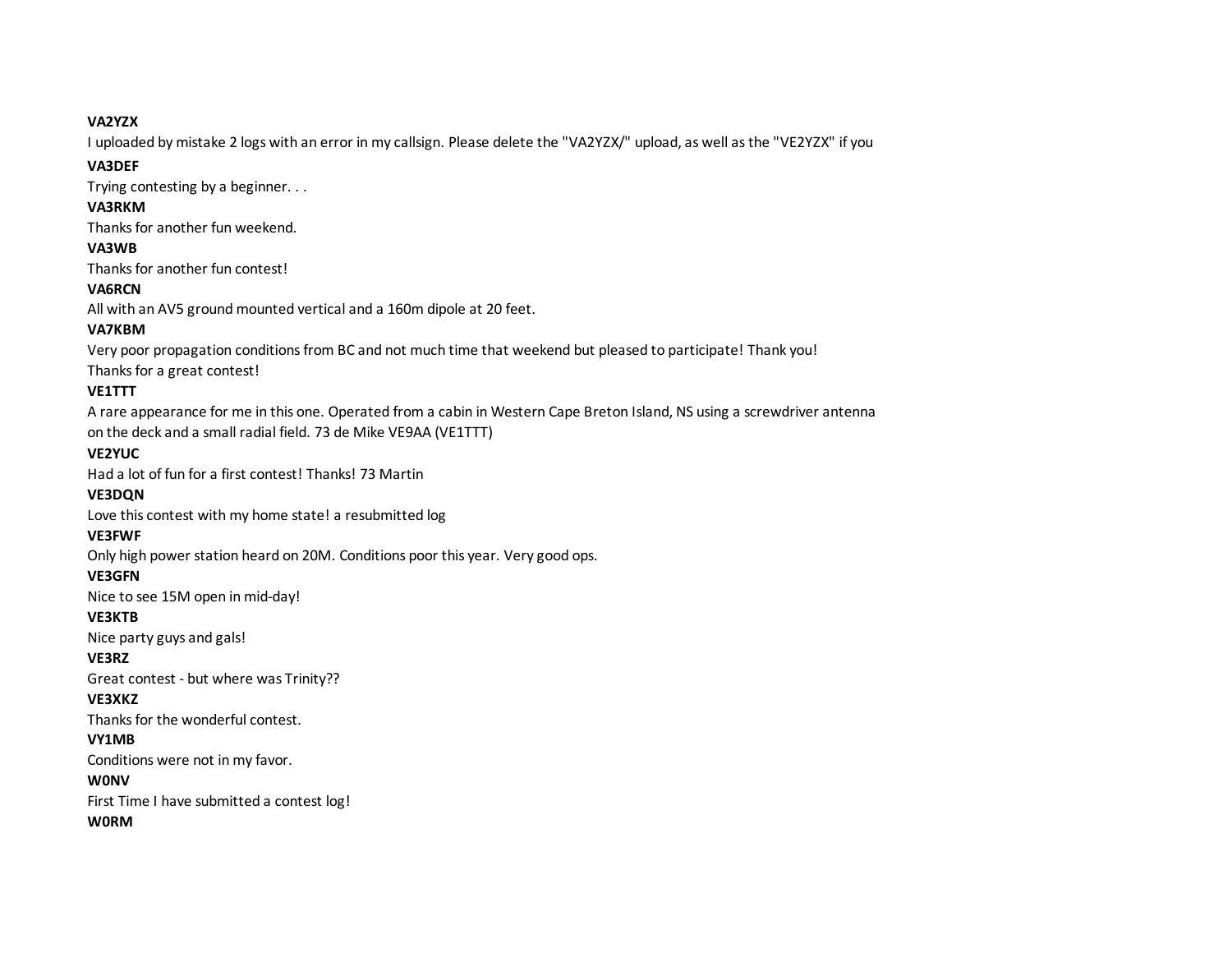Band QSOs Pts Mul Pt/Q3.5 5 15 1 3.07 5 15 2 3.014 19 57 17 3.0Total 29 87 20 3.0Score: 1,7401 Mult = 1.5 Q's

## **W0YJT**

We did not find much on other bands and 40 meters dropped out early here but was a fun contest hope to see you next year **W1AJT**

K3 - Hexbeam @ 7m / 43' vert / 80m "V" / 160m "L"Problems with remote Thursday prevented entering as VE3UTT remote.Only 31 minutes at start of contest then off until 10:25 UTC Sunday. Missed TRIN and INYO on CW but got INYO on SSB not counted in score.Decent conditions here. Great operators as always. K6AQL provided many multipliers - great job.Always a fun contest.

# **W1END**

Rig was FTdx5000 and Butternut vertical.Always lots of activity in CA. Conditions were pretty good also.

# **W1KDA**

California QSO Party always a lot of fun - band conditions somewhat cooperative!!

# **W1QK**

Thank you for sponsoring the contest. Many new CA counties worked. Nice activity. 73 - Dan, W1QK Thank you for sponsoring the contest. Worked many new CA counties. Nice activity. 73 - Dan, W1QK

# **W1TO**

CA stations had good ears.

## **W1WEF**

Worked mainly 20 cw on and off. Missed inyo,lass,sola and trin Good cdx on 20. JACK

# **W2AAB**

Started out only working one station Saturday evening for a new countyin CA, but Sunday, I worked a few more, then got hooked. I regret Ididn't put in more of an effort. This is one of the best state QSOparties!

## **W2GD**

Plenty of activity.

## **W2IOC**

Enjoyed the contest.

## **W3HDH**

Conditions poor with times of no Calif. stations heard on 20m. QRN very heavy on 40 and didn't even try 80m.

## **W3TAS**

Removed dupe of N6O in first submittal.

## **W4BZM**

Just dabblling in the contest. Just having fun with the contest, not a serious competitor.

## **W4CHI**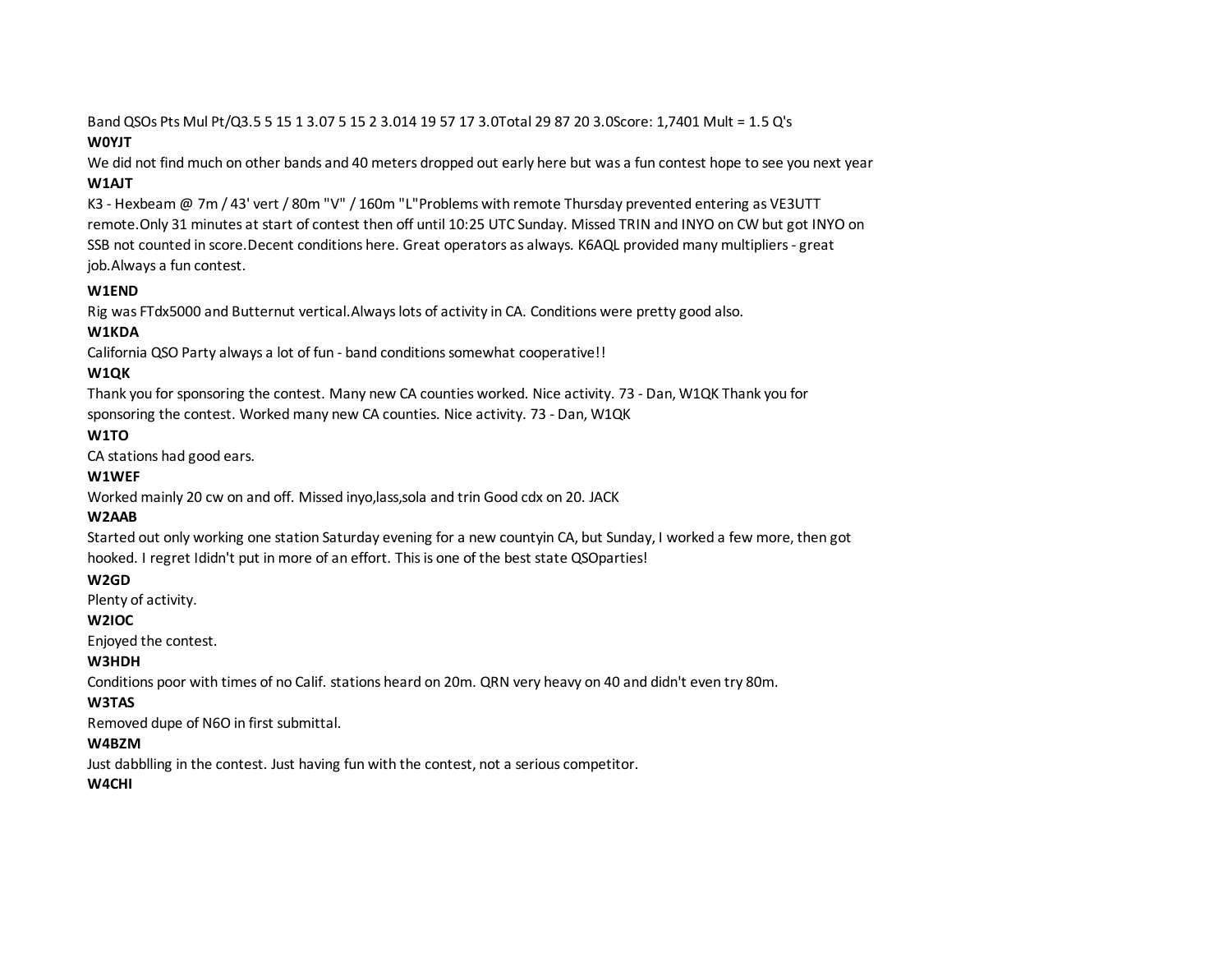I was glad to see more counties on that I needed this year.I worked 9 of the 14 that I need to finish working all of the counties of California.I just hope they all get confirmed because I have worked some of them before and they were never confirmed on either LOTW or QRZ.Thank you for hosting the QSO Party once again, sending me an e-mail to remind me, and I hope to work you again next year.Ron--W4CHI

#### **W4KW**

Nice contest. Poor ConditionsTnx f Q's73'sBertW4KW

## **W4NA**

thanks for the qso party

## **W4XK**

Anyone seen my sunspots? I seem to have lost them! Lots of fun anyhow.

## **W5MMW**

First time submitting a log for CQP. Got a few new counties for the logbook and had fun. First time submitting a log for CQP. Got a few new counties for the logbook and had fun.

## **W6AF**

Corrected claimed score

## **W6BS**

>>> CORRECTED <<

## **W6NK**

After being away from contesting for several years it is a wonder I got 200 contacts. Too much fun!!!

## **W6NKR**

First go at a contest. A casual intro that brought good times, goodexperience, a new DX, and a bit of a thirst for more! High note wasmeeting a ham in GA that recognized my call from my late grandfather. Wonderful to meet people who knew him.

## Thanks CQP! **W6OAT**

Missed LASS, MEND and TRIN

## **W6OUL**

I was not prepared properly to do the contest.Old age has set in I guess?? I am sending this log in as a check log only, so these stations wont get penalized.. Some qso numbers may be dupes?? It just was not a good morning??? Check Log Only

## **W6RFU**

UCSB Amateur Radio Club. Two new members participated inthe contest for the first time. One OLD contester (AC6T) wasthe main op. So don't know if this classifies as a New Contester entry.probably not.

## **W6SFM**

Thank you for hosting another year Thank you for hosting again!

## **W6SMF**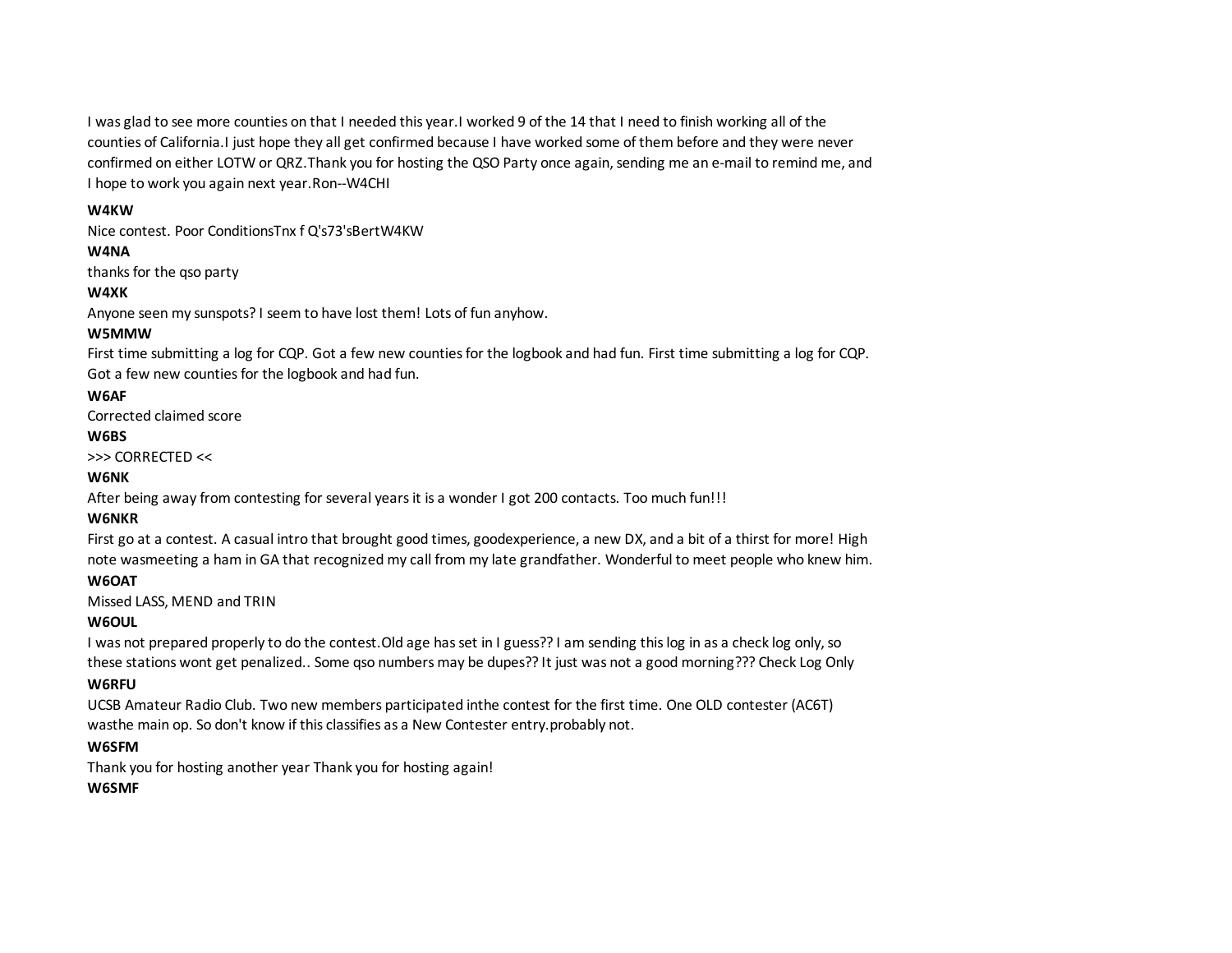multiplier rules were confusing for me, also converting to cabrillo...all in all lots of fun for my first nccc party..tnx! multiplier rules a little confusing for me (why even exchange county between CA stations?)as well as figuring out how to convert to .adi to cabrillo, took longer than my QSO time on air!!I'm new at this and first time with NCCC QSO Party...all in all lots of fun, nice hearing all the stations calling on 80-20...even 15M!

#### **W6TK**

Got SteppIR back up day before contest. Amp failed 5 hrs into contest - borrowed a friends spare amp - lower power - but still HP category. Missed some BIC time. Lowest BIC time and lowest score since 1998, but still fun time. Tnx NCCC for

## sponsoring this event!!!73,Dick - W6TK **W6UE**

The CQP is always a grand time.Murphy plagued us with antenna problems. Our tribander stopped working on 15 and 10 early on, and would only take low power on 20. The other antenna, a 40 meter inverted vee, did double duty. We never encountered MB, but got called on 40 Saturday evening by both VY1AAA and KL7SB for mults 55 and 56, and K1IB on Sunday afternoon on 20 for mult 57, VT.James, N9JAM, and I managed 11 hours of operating over the two day period.Thanks for the QSOs!73,David N6AN

## **W6US**

Need to see more activity on 40 and 80. Those of us in the close in states would have better scores. Still a fun contest. Hope to see you all for the Nevada QSO party next week!!!

#### **W6XB**

N1MM blew up a couple times, and not keying properly. Never had this problem before. Windows update problems perhaps? **W7CD**

Had fun. Many friendly, old school operators.

#### **W7GKF**

Wore out after first day, no Sunday op. Too old on this end? Would prefer a one-day format. Lots of good CA ops.

#### **W7WHY**

Fun, but just too close for daytime contacts.

#### **W8BI**

Operator was AE8AT at the clubhouse (W8BI).

#### **W8RU**

Wish I had more time to participate. Thank you!

#### **W9JWC**

School Catergory

## **W9OFF**

Is there a list of CA counties with the 4 letter codes? I did not see one, but such a list would be most helpful.73RonW9OFF

#### **W9PA**

Remote operation from NC while on vacation. First time I've tried doing remote. A bit of a kluge but it made a few QSO's. **W9QL**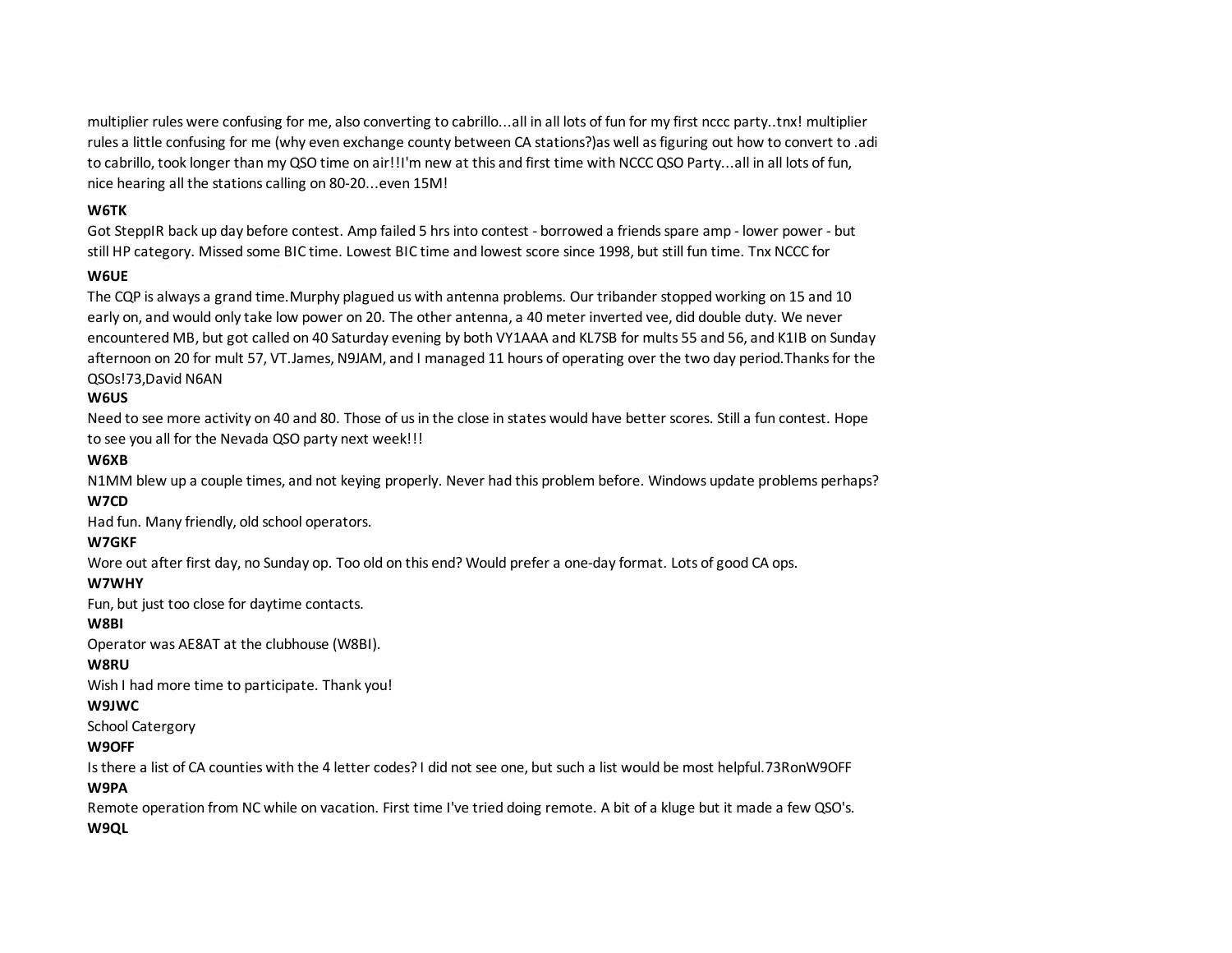Tough conditions this year, not my best score. Probably should have operated with assistance. Never did hear any mobiles. It's always tough when your low power with just a G5RV, but still had fun.

#### **WA1FCN**

Really poor conditions. This one needed a lottime in the chair. All in all glad I was aroundfor another one. My 37th CQP I believe.73 BoB WA1FCN

#### **WA4OFW**

This was the first CA QSO party I have participated in since 1978.Glad to see the CQP still going strong after all these years. It wasfun back then and still fun now. I am just getting back on the air andonly have a 20m dipole up but was happy with the contacts I was ableto make. Thanks to all that took the time to work my weak signal.

#### **WA5SOG**

Great fun as always. Found several things to modify/improve about my station

#### **WA6HNA**

First time operating in this CQP contest. Great fun!

#### **WA6KHK**

Wrkd 47 states & 47 of 58 CA cntys.+France&Honduras with 5watts! Lot of fun.Might be another record! Wrkd 47 states & 47 of 58 CA cntys.+France&Honduras with 5watts! Lot of fun.Might be another record!

#### **WA6OSX**

thanks...

## **WA6SUN**

N6DE note: If any questions about this log, ask N6DE.

#### **WA6URY**

Operated remote from Tokyo, Japan Operated remote from Tokyo, Japan

#### **WB6CZG**

Conditions were less than ideal for QRP....in fact down right terrible on 20 on Sunday afternoon. I had a "west coast wall"....but then I was only running 5 watts. My only advantage, I was at 6400 FT. Rig was KX3 with a PX3 pan-adapter that really helped. Antenna 80 and 40 meter dipole at 70 FT

#### **WB6HYH**

Thanks for one of the best contests. Look forward to this one every year.

#### **WB6JJJ**